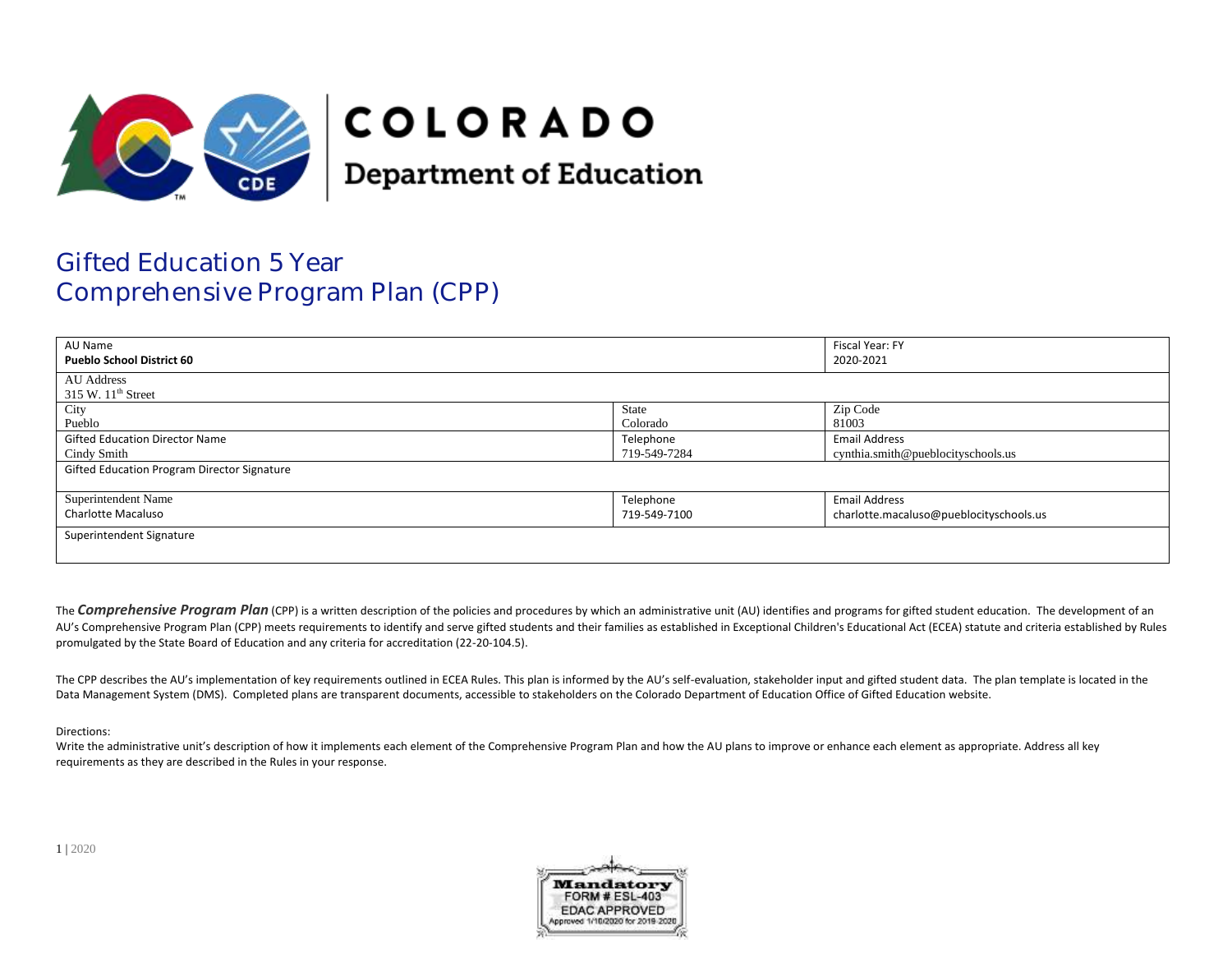| <b>Exceptional Children's Education Act Program Element</b>                                                                                                                                                                                                                                                                                                                                                                                                                                                                                                                                                                                                                                                                                                                                                                                                                                                                                                                                                                                                        | Please describe how the element is currently implemented in the AU.<br>Address every article of law in each element.                                                                                                                                                                                                                                                                                                                                                                                                                                                                                                                                                                                                                                                                                                                                                                                                                                                                                                                                                                                                                                                                                                                                                                                                                                                                                                                                                                                                                                                                                                                                                                                                                                                                                                                                                                                                                                                                                                                                                                                                                                                      | If the AU plans to shift practices over the next<br>five years, use the following to explain:<br>Describe the specific action steps<br>(activities, strategies) the AU will take<br>Identify the data, policies and procedures,<br>and/or research that supports the specific<br>steps that were selected<br>Identify who is responsible for<br>$\bullet$<br>implementing these actions steps<br>Provide a timeline for implementation<br>$\bullet$<br>with specific benchmarks and dates<br>Identify the measures used to assess the<br>$\bullet$<br>success of the proposed action |
|--------------------------------------------------------------------------------------------------------------------------------------------------------------------------------------------------------------------------------------------------------------------------------------------------------------------------------------------------------------------------------------------------------------------------------------------------------------------------------------------------------------------------------------------------------------------------------------------------------------------------------------------------------------------------------------------------------------------------------------------------------------------------------------------------------------------------------------------------------------------------------------------------------------------------------------------------------------------------------------------------------------------------------------------------------------------|---------------------------------------------------------------------------------------------------------------------------------------------------------------------------------------------------------------------------------------------------------------------------------------------------------------------------------------------------------------------------------------------------------------------------------------------------------------------------------------------------------------------------------------------------------------------------------------------------------------------------------------------------------------------------------------------------------------------------------------------------------------------------------------------------------------------------------------------------------------------------------------------------------------------------------------------------------------------------------------------------------------------------------------------------------------------------------------------------------------------------------------------------------------------------------------------------------------------------------------------------------------------------------------------------------------------------------------------------------------------------------------------------------------------------------------------------------------------------------------------------------------------------------------------------------------------------------------------------------------------------------------------------------------------------------------------------------------------------------------------------------------------------------------------------------------------------------------------------------------------------------------------------------------------------------------------------------------------------------------------------------------------------------------------------------------------------------------------------------------------------------------------------------------------------|--------------------------------------------------------------------------------------------------------------------------------------------------------------------------------------------------------------------------------------------------------------------------------------------------------------------------------------------------------------------------------------------------------------------------------------------------------------------------------------------------------------------------------------------------------------------------------------|
| Procedures for Parent, Family, and Student Engagement 12.02(2)(a)<br>12.02(2)(a)(i) The program plan shall describe how the AU implements parent, family,<br>and student engagement and communication with regard to gifted education<br>programs that include, but are not limited to: how parents are informed about access<br>to identification procedures; ways to educate parents and families about giftedness or<br>parenting gifted students; information about involvement and progress reporting;<br>what programming options are available to match student strengths and challenges;<br>information about concurrent enrollment; how to be involved in college and career<br>planning; primary languages in the AU, and ways parents and families may participate<br>in the school community.<br>$12.02(2)(a)(ii)$ In multi-district AUs and BOCES, methods of engagement and<br>communication may vary based upon individual district procedures, but each district<br>must have a plan for parent, family, and student communication and engagement. | Public website informs stakeholders of identification procedures,<br>including access to the Colorado Gifted Identification Process<br>Flowchart, district processes, including detailed processes by specific<br>area of giftedness, and referral forms. District processes and referral<br>forms are available in English and Spanish and the website can<br>translate into nine different languages.<br>The public website includes helpful resources for families, access to<br>$\bullet$<br>Parenting for High Potential journal, Advanced Learning Plan<br>development, and programming options available<br>Gifted conferences/forums for parents are offered annually. Some<br>$\bullet$<br>previous opportunities include the Beyond Giftedness Conference<br>Parent Mini-Conference and Dr. Jim Delisle on parenting gifted.<br>All newly identified students receive "Gifted Kids Survival Guide" book<br>$\bullet$<br>(there is an elementary-level and secondary-level book depending on<br>the student) and parents receive "Parenting Gifted Students 101"<br>book.<br>Parent newsletters are sent regularly throughout the year. Most are<br>delivered electronically. Parents without a valid e-mail address on file<br>are sent a hard copy through the mail. Information in the newsletter<br>include resources, updates, parent gifted conference opportunities,<br>and opportunities for families to participate in the school community.<br>Gifted and Talented brochure is available at every school and the<br>district administration building to give stakeholders a high level<br>understanding of the GT program in the district.<br>Involvement in the Advanced Learning Plan development and<br>Progress Reporting are posted on the public webpage. The ALP team<br>is defined as involvement from the education team (classroom<br>teacher(s), gifted education staff, and support staff), students, and<br>parents/guardians.<br>Programming options are posted on the ALP portion of the public<br>webpage. Concurrent Enrollment is listed as a programming option<br>and is hyperlinked to the district's Concurrent Enrollment page. |                                                                                                                                                                                                                                                                                                                                                                                                                                                                                                                                                                                      |
| Definition of "Gifted Student" 12.02(2)(b)<br>12.02(2)(b) The program plan shall include a written definition that is the same as or<br>substantially similar to the definition of "gifted student" specified in section 12.01(16)<br>of these Rules. This definition shall serve as the basis for the implementation of all<br>other program plan elements described below.                                                                                                                                                                                                                                                                                                                                                                                                                                                                                                                                                                                                                                                                                       | District uses state definition of "Gifted Student" and is posted in the<br>GT brochure and on the GT public webpage homepage.                                                                                                                                                                                                                                                                                                                                                                                                                                                                                                                                                                                                                                                                                                                                                                                                                                                                                                                                                                                                                                                                                                                                                                                                                                                                                                                                                                                                                                                                                                                                                                                                                                                                                                                                                                                                                                                                                                                                                                                                                                             |                                                                                                                                                                                                                                                                                                                                                                                                                                                                                                                                                                                      |
| Identification Procedures 12.02(2)(c)<br>The program plan shall describe the assessment process used by the AU for<br>identifying students who meet the definition specified in section 12.01(16) and for<br>identifying the educational needs of gifted students. The assessment process shall                                                                                                                                                                                                                                                                                                                                                                                                                                                                                                                                                                                                                                                                                                                                                                    | Identification procedures are available to all building GT coordinators<br>$\bullet$<br>and on the public website in each individual area of giftedness. These<br>documents include a flowchart of the identification process, rubrics,                                                                                                                                                                                                                                                                                                                                                                                                                                                                                                                                                                                                                                                                                                                                                                                                                                                                                                                                                                                                                                                                                                                                                                                                                                                                                                                                                                                                                                                                                                                                                                                                                                                                                                                                                                                                                                                                                                                                   |                                                                                                                                                                                                                                                                                                                                                                                                                                                                                                                                                                                      |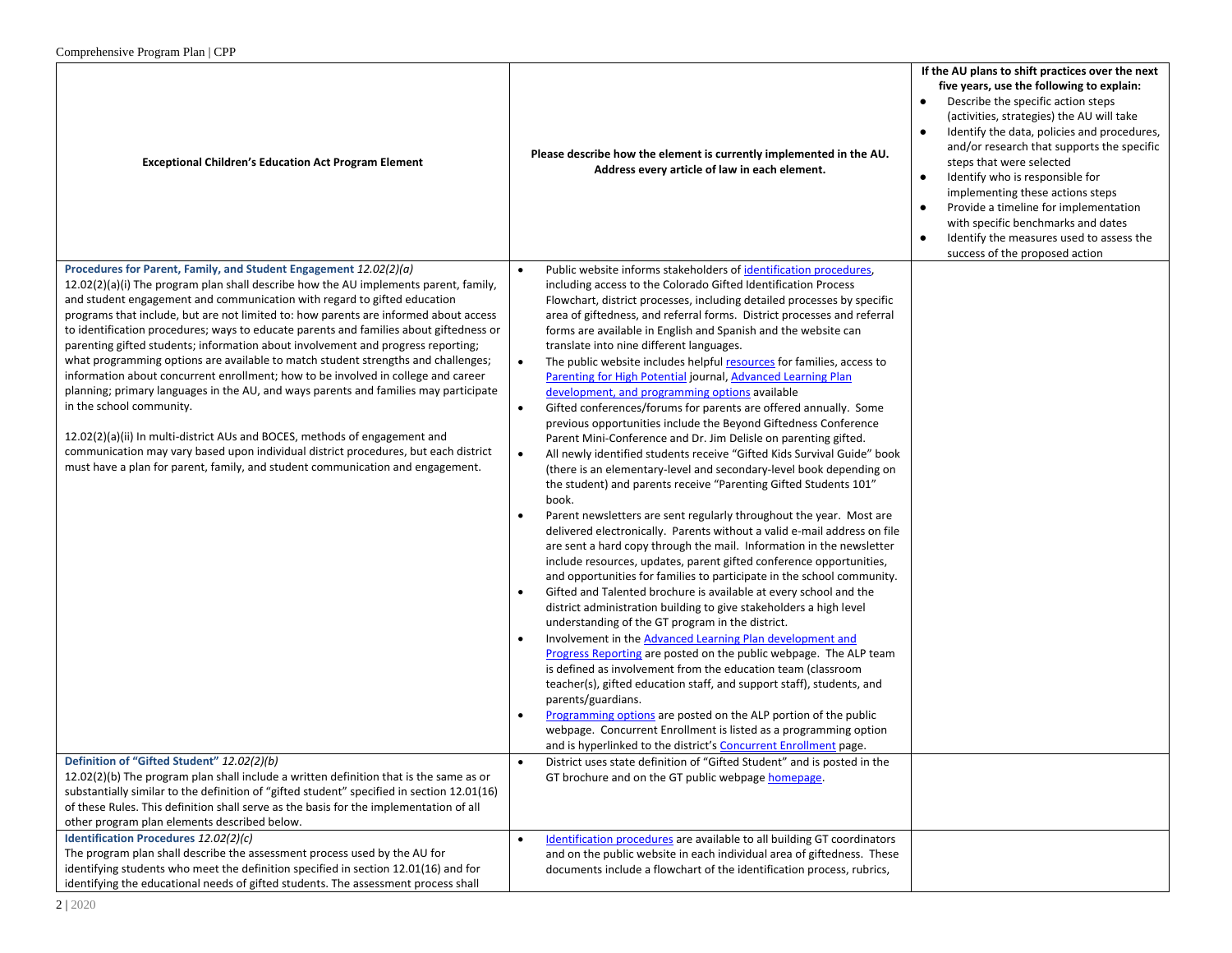| $\frac{1}{2}$<br>recognize a student's exceptional abilities or potential, interests, and needs in order<br>to guide student instruction and individualized planning and programming. In<br>traditionally underrepresented student groups and visual/music/performing arts<br>student groups or talent pools, identification may require the collection of student<br>information over time, using additional data points from a response to intervention<br>approach, or additional assessment. The AU identification procedures shall include,<br>but need not be limited to:<br>$12.02(2)(c)(i)$ A method(s) to ensure equal and equitable access for all students. The | types of assessments to use in the body of evidence, and portfolio<br>requirements (if applicable).<br>Referral forms are available for all areas of identification, are posted<br>$\bullet$<br>on the public website, and are available through the schools and<br>district.<br>$\bullet$<br>The timeline of 30 school days to determine identification is posted on<br>the public webpage and communicated in writing to building GT<br>coordinators.<br>Building Coordinators receive an Identification Guide that breaks out<br>$\bullet$ |
|----------------------------------------------------------------------------------------------------------------------------------------------------------------------------------------------------------------------------------------------------------------------------------------------------------------------------------------------------------------------------------------------------------------------------------------------------------------------------------------------------------------------------------------------------------------------------------------------------------------------------------------------------------------------------|-----------------------------------------------------------------------------------------------------------------------------------------------------------------------------------------------------------------------------------------------------------------------------------------------------------------------------------------------------------------------------------------------------------------------------------------------------------------------------------------------------------------------------------------------|
| program plan shall describe the efforts that the AU will make to identify gifted<br>students from all populations, including preschool (if applicable) through twelfth                                                                                                                                                                                                                                                                                                                                                                                                                                                                                                     | district procedures and the CDE-developed Identification Guidebook.<br>District uses a Universal Screening Assessment (CogAT) for all 2 <sup>nd</sup> and                                                                                                                                                                                                                                                                                                                                                                                     |
| grade students, minority students, economically diverse students, culturally diverse                                                                                                                                                                                                                                                                                                                                                                                                                                                                                                                                                                                       | 6 <sup>th</sup> students                                                                                                                                                                                                                                                                                                                                                                                                                                                                                                                      |
| students, students with limited English proficiency and children with disabilities;                                                                                                                                                                                                                                                                                                                                                                                                                                                                                                                                                                                        | $\bullet$<br>District utilizes the following cognitive assessments that align with<br>gifted identification:                                                                                                                                                                                                                                                                                                                                                                                                                                  |
| $12.02(2)(c)(ii)$ Referral procedures that seek referrals from a variety of sources, and<br>screening procedures used for conducting identification assessment. Every AU is<br>strongly encouraged to include optional universal screening in identification<br>procedures;                                                                                                                                                                                                                                                                                                                                                                                                | Cognitive Abilities Test (CogAT)<br>$\circ$<br>Wechsler Intelligence Scale for Children (WISC)<br>$\circ$<br>Wechsler Preschool and Primary Scale of Intelligence<br>$\circ$<br>(WPPSI)                                                                                                                                                                                                                                                                                                                                                       |
| $12.02(2)(c)(iii)$ A time line of no more than 30 school days after a referral to determine<br>whether a student will continue with formal identification assessment, or will receive<br>talent pool designation;                                                                                                                                                                                                                                                                                                                                                                                                                                                          | Test of Mathematical Abilities for Gifted Students<br>$\circ$<br>(TOMAGS)<br>Kaufman Brief Intelligence Test (KBIT)<br>$\circ$<br>District utilizes the following achievement assessments that align with                                                                                                                                                                                                                                                                                                                                     |
| 12.02(2)(c)(iv) Implementation of assessments that align with the purpose of<br>identifying exceptionality in the categories of giftedness, and in traditionally<br>underrepresented populations. The AU may choose local assessment tools from the<br>Department's chart of common and varied assessment tools used in identification;                                                                                                                                                                                                                                                                                                                                    | gifted identification<br>Test of Early Reading Ability (TERA)<br>$\circ$<br>Test of Early Mathematical Ability (TEMA)<br>$\circ$<br>Test of Early Written Language (TEWL)<br>$\circ$<br>Profile for Creative Abilities (PCA)<br>$\circ$<br>Torrance Tests of Creative Thinking (TTCT)                                                                                                                                                                                                                                                         |
| $12.02(2)(c)(v)$ Collection of data for a body of evidence that includes, but is not limited<br>to: assessment results from multiple sources and multiple types of data (i.e.<br>qualitative and quantitative data about achievement, cognitive ability, performance,<br>parent and teacher input, motivation and observations of gifted<br>characteristics/behaviors). The body of evidence contains data to identify the<br>strength area defined in the definition of gifted children and determine appropriate<br>programming services. These same categories are used in data collection and for<br>developing the ALP;                                               | $\circ$<br>Kaufman Test of Educational Achievement (KTEA)<br>$\circ$<br>Musical Aptitude Profile (MAP)<br>$\circ$<br>ACCESS (CLDE)<br>$\circ$<br>District utilizes the following observation scales that align with gifted<br>identification<br>Scales for Identifying Gifted Students (SIGS)<br>$\circ$<br>Profile Creative Abilities (PCA)<br>$\circ$                                                                                                                                                                                       |
| $12.02(2)(c)(vi)$ A review team procedure; and that includes at least one person trained<br>or endorsed in gifted identification and programming;                                                                                                                                                                                                                                                                                                                                                                                                                                                                                                                          | Haroutounian Talent Observation scales (Music, Visual Art,<br>$\circ$<br>Drama, Dance)<br>Starting September 2020, the individual student's Body of Evidence is<br>located in Infinite Campus and aligns with all ECEA rule in regards to a                                                                                                                                                                                                                                                                                                   |
| $12.02(2)(c)(vii)$ A review team procedure for determining identification or a talent<br>pool designation from a body of evidence and for developing individualized ALPs for<br>identified students. When only cognitive ability assessment data meets criteria in a<br>body of evidence, the review team may determine that the student is identified with<br>general or specific intellectual ability. This identification meets the condition of<br>portability.                                                                                                                                                                                                        | formal identification. All Body of Evidences prior to September 2020<br>can be found in the student's individual cumulative record.<br>All building coordinators and district GT Specialist are part of a<br>$\bullet$<br>student's review team in decision-making about identification<br>There are three letters of determination (available in both English and<br>Spanish) that are sent by mail or electronically to parents/guardians                                                                                                   |
| $12.02(2)(c)(viii)$ A determination letter for parents and school files describing the<br>decision of the review team, and area(s) of giftedness if the student is found to have<br>exceptional abilities; and<br>$12.02(2)(c)(ix)$ A communication procedure by which parents are made aware of the                                                                                                                                                                                                                                                                                                                                                                       | stating the decision of the review team:<br>A formal identification letter - this letter communicates<br>$\circ$<br>acceptance to the GT program, states the area(s) of<br>giftedness the students was identified in, and information<br>about ALP development<br>A talent pool letter - this letter communicates that the<br>$\circ$                                                                                                                                                                                                         |
| identification assessment process for their student, understand the results of the<br>determination, and engage in the development and review of the student's ALP.                                                                                                                                                                                                                                                                                                                                                                                                                                                                                                        | child has been placed in the talent pool, identifies a<br>strength area(s), and explains the purpose of talent pool.                                                                                                                                                                                                                                                                                                                                                                                                                          |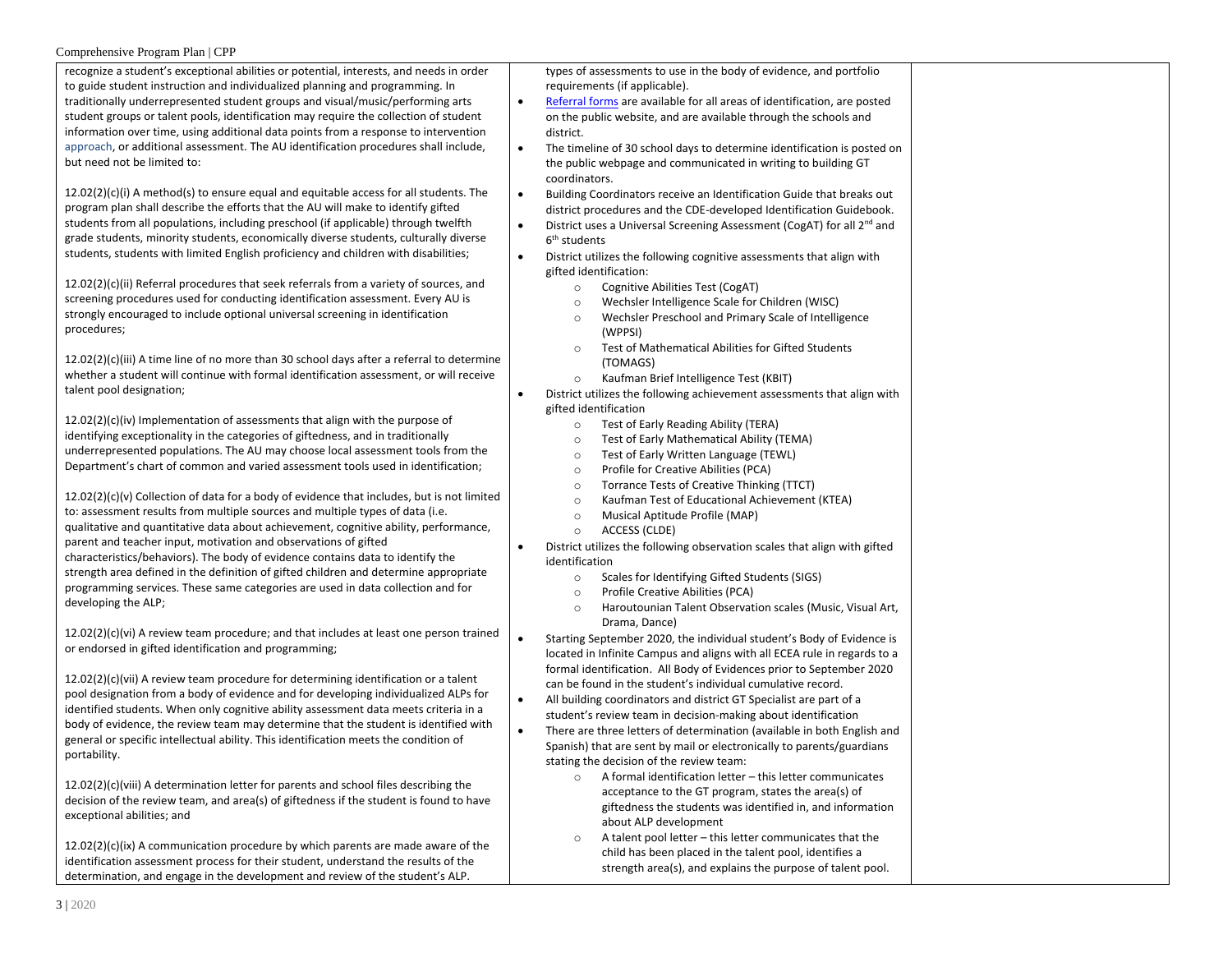|                                                                                                                                                                                                                                                                                                                                                                                                                                                                                                                                                                                                                                                                                                                                                                                                                                                                                                           | A letter that explains they were not identified for the gifted<br>$\circ$<br>program and that their needs can be met in the general<br>education setting.<br>Communication documents regarding identification assessment<br>processes include:<br>Authorization to Assess form giving permission to move<br>$\circ$<br>forward with identification assessments<br>Informative letter prior to universal screening<br>$\circ$<br>Post universal screening letter with score reports attached<br>$\circ$<br>Letter of determination after body of evidence is collected<br>$\circ$<br>(see above). If gifted, ALP development information is<br>included.<br>ALP explanation letter (with signature requested) with<br>$\circ$ |                           |
|-----------------------------------------------------------------------------------------------------------------------------------------------------------------------------------------------------------------------------------------------------------------------------------------------------------------------------------------------------------------------------------------------------------------------------------------------------------------------------------------------------------------------------------------------------------------------------------------------------------------------------------------------------------------------------------------------------------------------------------------------------------------------------------------------------------------------------------------------------------------------------------------------------------|------------------------------------------------------------------------------------------------------------------------------------------------------------------------------------------------------------------------------------------------------------------------------------------------------------------------------------------------------------------------------------------------------------------------------------------------------------------------------------------------------------------------------------------------------------------------------------------------------------------------------------------------------------------------------------------------------------------------------|---------------------------|
| Criteria for Determining Exceptional Ability (Giftedness) or Talent Pool 12.02(2)(d)<br>$12.02(2)(d)(i)$ For each category of giftedness defined in $12.01(16)$ , criteria for<br>exceptional ability means: 95 percentile or above on a standardized nationally<br>normed test or observation tool, or a rating on a performance assessment that<br>indicates exceptionality/distinguished compared to age mates.<br>$12.02(2)(d)(ii)$ Not meeting criteria on a single assessment tool shall not prevent<br>further data collection or consideration for identification, if other indicators suggest<br>exceptional potential as observed in a body of evidence.<br>$12.02(2)(d)(iii)$ Criteria for screening assessments is a score range less than the 95<br>percentile ranking or results on observation/performance assessment tools as                                                             | copy of ALP attached<br>All state criteria are followed in determining exceptional ability<br>$\bullet$<br>Body of evidence data must include at least two measures to ensure<br>$\bullet$<br>that one piece of data did not prevent an identification<br>Identification Guide given to building coordinators communicates<br>$\bullet$<br>gifted and talent pool criteria. Scores of 85 <sup>th</sup> percentile or higher may<br>be considered for a talent pool designation.                                                                                                                                                                                                                                              |                           |
| determined by the AU to determine referrals, further data collection and observation,<br>and/or formation of student talent pools.<br>Identification Portability 12.02(2)(e)<br>Identification portability shall be based upon AU implementation of statewide<br>identification procedures required in Section 12.02(2)(c) and use of criteria set for<br>exceptionality in Section 12.02(2)(d) and determination of a student's identification in<br>one or more of the categories of giftedness as described in the state definition of<br>gifted children in Section 12.01(16). Administrative units shall implement procedures<br>for statewide portability of identification that include, but may not be limited to:<br>$12.02(2)(e)(i)$ A requirement that the sending school/district transfer the body of<br>evidence for identification and the ALP with student records when the student moves | All identification procedures meet state standards and follow the rules<br>$\bullet$<br>of portability<br>$\bullet$<br>Districts using Alpine Achievement Systems (2020-2021) and Infinite<br>Campus (starting Fall, 2020) can have the BOE electronically<br>transferred to the student's receiving district.<br>$\bullet$<br>Hard copies of assessment information are located in the student's<br>cumulative file.<br>If students are identified in the gifted program, a pink file folder is<br>$\bullet$<br>placed into the student cumulative folder to alert schools/district that                                                                                                                                    |                           |
| from one district to another;<br>12.02(2)(e)(ii) Review of the transferred student's ALP within 45 school days of start<br>date to determine programming options and services that serve the identified area(s)<br>according to the district and community resources of the receiving district;<br>12.02(2)(e)(iii) If the receiving district finds the body of evidence to be incomplete,<br>the receiving district shall consult with, as practical, the former district, parents, and<br>student and re-evaluate the identification determination; and.<br>12.02(2)(e)(iv) Communication to parents within 60 school days of start date about<br>how the new district will meet the needs outlined in the student's ALP                                                                                                                                                                                | the student is GT.<br>School secretaries have been instructed to inform building<br>$\bullet$<br>coordinators of incoming GT/TP students when they arrive to our<br>district so portability can be determined and students can begin to<br>receive services and be flagged in Infinite Campus.<br>All students are identified GT and/or Talent Pool through flags in<br>$\bullet$<br>Infinite Campus.<br>Building coordinators are responsible for review of transfer ALPs and<br>$\bullet$<br>communication to parents within the required timelines.                                                                                                                                                                       |                           |
| Advanced Learning Plan Content 12.02(2)(f)<br>The AU shall develop an ALP for every gifted student according to the student's<br>determined area(s) of giftedness, interests, and instructional and affective needs. The                                                                                                                                                                                                                                                                                                                                                                                                                                                                                                                                                                                                                                                                                  | Advanced Learning Plans are developed for every student annually.<br>$\bullet$<br>The plan includes the following elements:                                                                                                                                                                                                                                                                                                                                                                                                                                                                                                                                                                                                  | <b>Shift in Practice:</b> |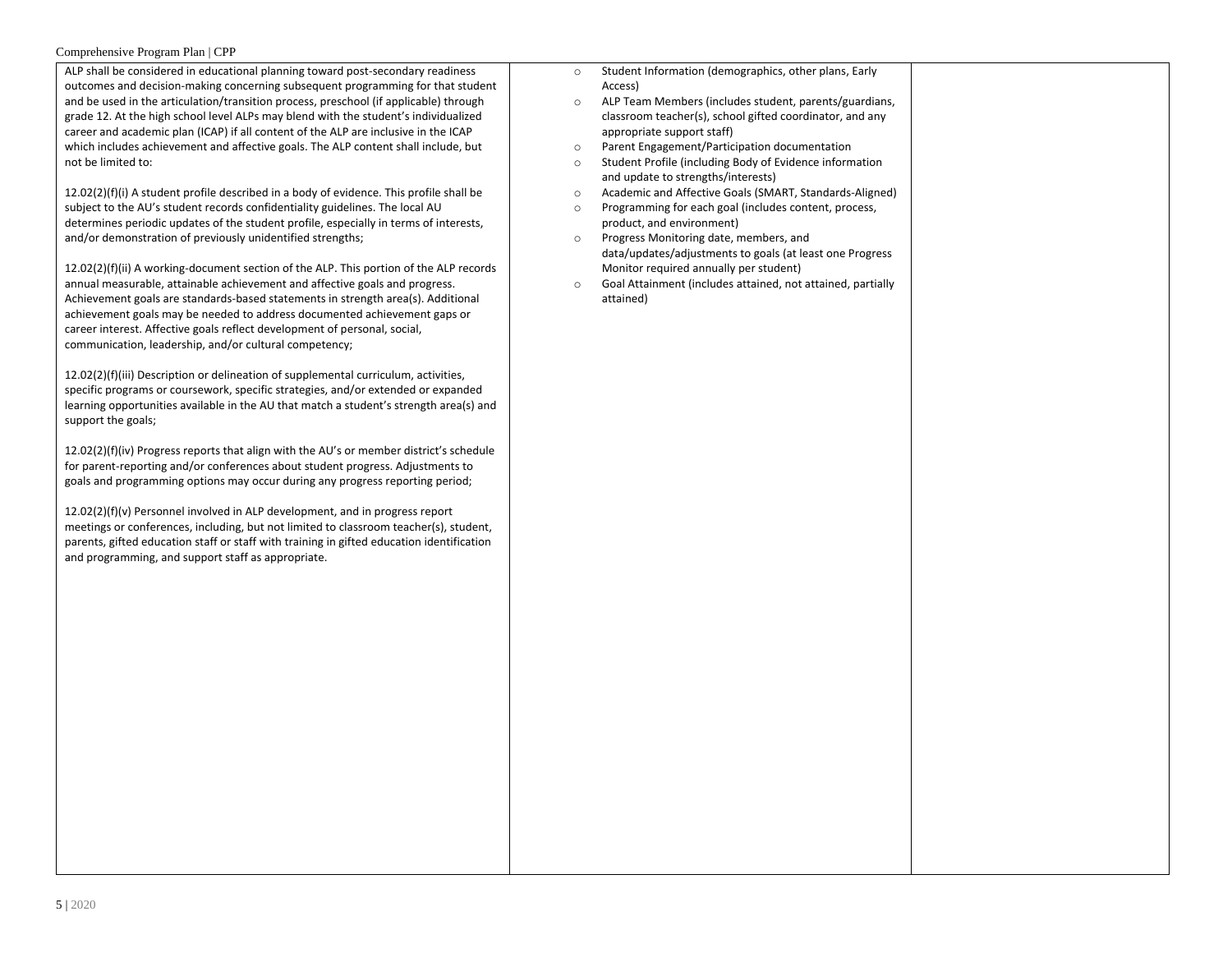| ALP Procedures and Responsibilities 12.02(2)(g)<br>12.02(2)(g)(ii) Personnel assigned with the responsibility for development and<br>monitoring. At minimum the student's parents and classroom teachers should be<br>familiar with and support ALP goals, and/or write ALP measurable goals according to<br>local procedures. Gifted education resource personnel may assist in the writing of<br>goals, but may not be the sole custodian of the ALP. Goals are written and aligned<br>with classroom tiered instruction and expanded learning opportunities for<br>supplemental or intensive programming;<br>$12.02(2)(g)(iii)$ A method to develop student awareness and active participation in the<br>ALP process;<br>$12.02(2)(g)(iv)$ A process for management of ALPs within the cumulative file system<br>including a procedure for transferring ALPs between grade levels, school levels, and<br>districts. It is highly encouraged that ALPs are written by those working with the gifted<br>student and that the ALP is an ongoing plan for coursework, tiered instruction, and<br>increasing performance in the student's area of strength. ALP goals should be written<br>or reviewed for current relevancy to teachers and students at the beginning of the<br>school year;<br>$12.02(2)(g)(v)$ An ALP progress reporting timeline. The review of progress integrates<br>with ongoing conference or reporting periods of the district. It is highly encouraged<br>that ALPs be student-led at the secondary level; and<br>$12.02(2)(g)(vi)$ A system to show evidence of parent engagement and input in ALP<br>development and in the review of progress. Evidence may include, but is not limited<br>to: signature, electronic signature or checkbox of involvement, checklist, or other<br>assurance supporting the student's growth. If after 3 documented attempts to<br>contact the parents for signature, no parental signature is obtained, school personnel<br>shall continue with ALP implementation and continue to engage parents in the<br>process. | The ALP is housed within Alpine Achievement Systems for 2020-2021.<br>Beginning Fall, 2021, Infinite Campus will house the student ALP. All<br>past ALPs in Alpine (2017-2021) will be printed and placed in student's<br>cumulative file.<br>Advanced Learning Plans are developed for every student annually.<br>$\bullet$<br>The plan includes the following elements:<br>Student Information (demographics, other plans, Early<br>$\circ$<br>Access)<br>ALP Team Members (includes student, parents/guardians,<br>$\circ$<br>classroom teacher(s), school gifted coordinator, and any<br>appropriate support staff)<br>Parent Engagement/Participation documentation (includes<br>$\circ$<br>method of communication and any comments related to<br>the communication)<br>Student Profile (including Body of Evidence information<br>$\circ$<br>and update to strengths/interests)<br>Academic and Affective Goals (SMART, Standards-Aligned)<br>$\circ$<br>Programming for each goal (includes content, process,<br>$\circ$<br>product, and environment)<br>Progress Monitoring date, members, and<br>$\circ$<br>data/updates/adjustments to goals (at least one Progress<br>Monitor required annually per student, approximately half<br>way through the ALP period)<br>Goal Attainment (includes attained, not attained, partially<br>$\circ$<br>attained)<br>Use of Thrively or survey (student and/or parent) to gather<br>$\circ$<br>additional input on student interests and goals<br>An approval chain for each ALP is in place. Once a school coordinator<br>$\bullet$<br>completes the ALP, it is sent to the district specialist or designee to<br>ensure all required elements have been met. Once approved, a copy<br>of the ALP will be mailed to parents/guardians with a letter explaining<br>the ALP and a section requesting signature of receipt.<br>The approval chain assists in monitoring for ALP completion for every |
|---------------------------------------------------------------------------------------------------------------------------------------------------------------------------------------------------------------------------------------------------------------------------------------------------------------------------------------------------------------------------------------------------------------------------------------------------------------------------------------------------------------------------------------------------------------------------------------------------------------------------------------------------------------------------------------------------------------------------------------------------------------------------------------------------------------------------------------------------------------------------------------------------------------------------------------------------------------------------------------------------------------------------------------------------------------------------------------------------------------------------------------------------------------------------------------------------------------------------------------------------------------------------------------------------------------------------------------------------------------------------------------------------------------------------------------------------------------------------------------------------------------------------------------------------------------------------------------------------------------------------------------------------------------------------------------------------------------------------------------------------------------------------------------------------------------------------------------------------------------------------------------------------------------------------------------------------------------------------------------------------------------------------------------------------------------------------------|----------------------------------------------------------------------------------------------------------------------------------------------------------------------------------------------------------------------------------------------------------------------------------------------------------------------------------------------------------------------------------------------------------------------------------------------------------------------------------------------------------------------------------------------------------------------------------------------------------------------------------------------------------------------------------------------------------------------------------------------------------------------------------------------------------------------------------------------------------------------------------------------------------------------------------------------------------------------------------------------------------------------------------------------------------------------------------------------------------------------------------------------------------------------------------------------------------------------------------------------------------------------------------------------------------------------------------------------------------------------------------------------------------------------------------------------------------------------------------------------------------------------------------------------------------------------------------------------------------------------------------------------------------------------------------------------------------------------------------------------------------------------------------------------------------------------------------------------------------------------------------------------------------------------------------------------------|
| Programming $12.02(2)(h)$                                                                                                                                                                                                                                                                                                                                                                                                                                                                                                                                                                                                                                                                                                                                                                                                                                                                                                                                                                                                                                                                                                                                                                                                                                                                                                                                                                                                                                                                                                                                                                                                                                                                                                                                                                                                                                                                                                                                                                                                                                                       | D60 student<br><b>Gifted and Talented Education Policy (File: IHBB)</b>                                                                                                                                                                                                                                                                                                                                                                                                                                                                                                                                                                                                                                                                                                                                                                                                                                                                                                                                                                                                                                                                                                                                                                                                                                                                                                                                                                                                                                                                                                                                                                                                                                                                                                                                                                                                                                                                            |
| $12.02(2)(h)(i)$ The program plan shall describe the programming components, options,<br>and strategies that will be implemented by the AU and schools to appropriately<br>address the educational needs of gifted students. Programming shall match the<br>academic strengths and interests of the gifted student. Other educational or affective<br>needs shall be addressed according to the individual student's profile. Programming<br>components, options, and strategies shall include, but need not be limited to:<br>12.02(2)(h)(i)(A) Alignment of the gifted student's assessment data and ALP goals to<br>programming options in the areas of giftedness;<br>12.02(2)(h)(i)(B) Structures or type of delivery by which gifted students are served at<br>the different school levels (e.g., the general classroom, resource location, small<br>instructional group, and/or pullout for direct and extended instruction aligned to<br>strength area);<br>12.02(2)(h)(i)(C) Support in differentiated instruction and methods (e.g., acceleration,<br>cluster grouping and higher order thinking skills);<br>$12.02(2)(h)(i)(D)$ Affective and guidance support systems (e.g., social skills training,<br>early college and career planning);                                                                                                                                                                                                                                                                                                                                                                                                                                                                                                                                                                                                                                                                                                                                                                                                                         | The Board of Education is dedicated to providing comprehensive<br>programming for the identification and education of the gifted and talented<br>student. Gifted and talented students are those students between the ages<br>of four and 21 whose abilities, talents, and potential for accomplishment<br>are so exceptional or developmentally advanced that they require special<br>provisions to meet their educational programming needs. The Board<br>believes that a quality instructional program that differentiates curriculum<br>and instruction is essential so all students can learn and grow at their level<br>of potential. To the extent resources are available for this purpose, the<br>superintendent or designee shall develop and implement programming<br>designed to meet the particular educational needs of gifted and talented<br>students that:<br>encourages acceleration and enrichment beyond the basic curriculum<br>$\bullet$<br>offers a differentiated curriculum that includes higher cognitive<br>$\bullet$<br>concepts and processes<br>uses instructional strategies that accommodate the learning styles of<br>$\bullet$<br>the gifted and talented<br>fosters the individual growth of each student<br>$\bullet$                                                                                                                                                                                                                                                                                                                                                                                                                                                                                                                                                                                                                                                                                          |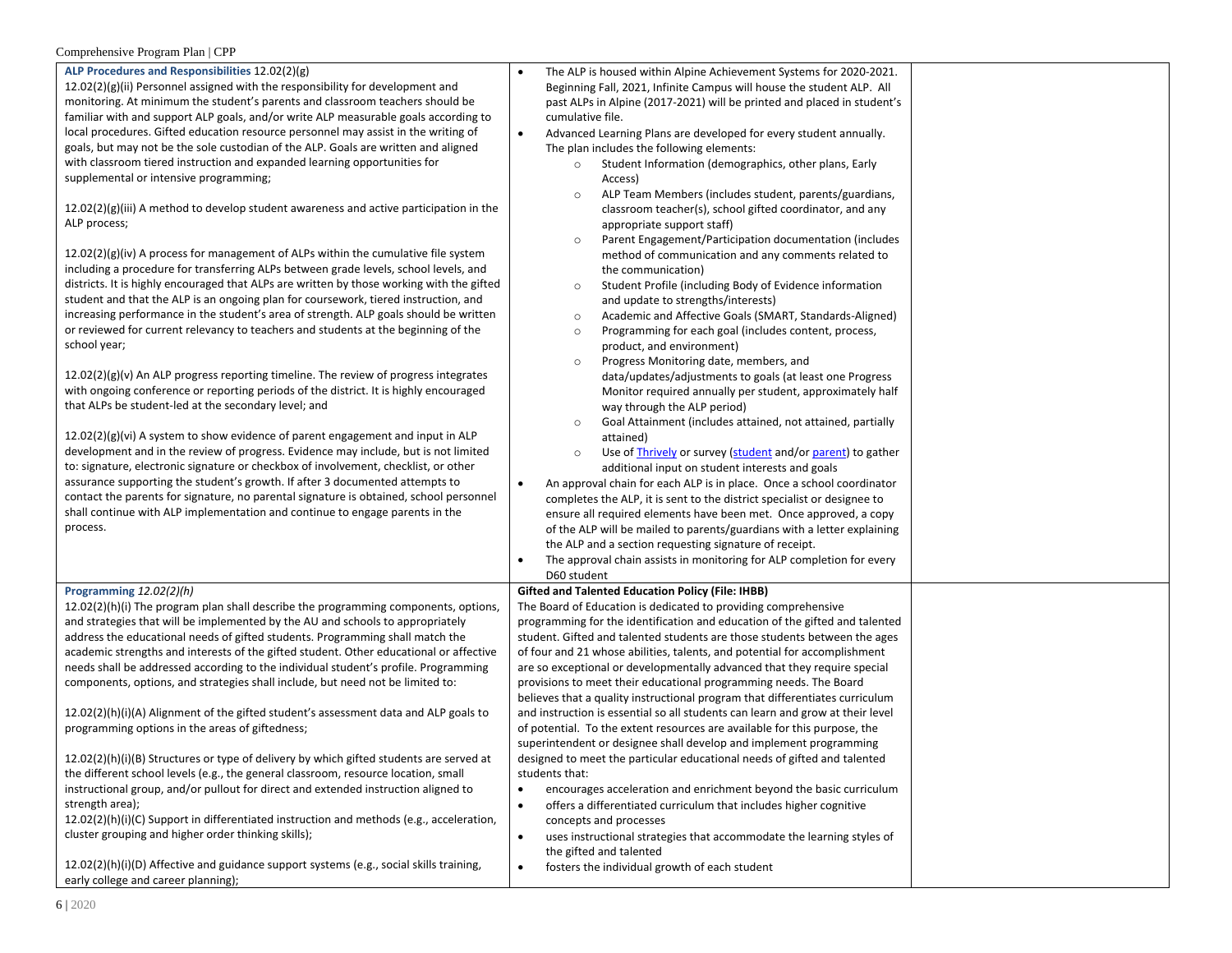| Comprenensive Program Pian   CPP                                                                                                                                                                                                                                                 |                                                                                                                                                                                                                                                                                                                                                                                               |  |
|----------------------------------------------------------------------------------------------------------------------------------------------------------------------------------------------------------------------------------------------------------------------------------|-----------------------------------------------------------------------------------------------------------------------------------------------------------------------------------------------------------------------------------------------------------------------------------------------------------------------------------------------------------------------------------------------|--|
| $12.02(2)(h)(i)(E)$ Diverse content options provided for gifted students in their areas of<br>strength (e.g., mentorship, Socratic seminars, advanced math, honors courses);                                                                                                     | supports students in the attainment of state and district academic<br>$\bullet$<br>content standards<br>assists students with pre-collegiate and/or pre-advanced placement<br>$\bullet$                                                                                                                                                                                                       |  |
| $12.02(2)(h)(i)(F)$ The means by which articulation for preschool (if applicable) through<br>grade 12 is planned and implemented;                                                                                                                                                | programs<br>provides guidance support systems, including identifying post-<br>$\bullet$<br>secondary options                                                                                                                                                                                                                                                                                  |  |
| 12.02(2)(h)(i)(G) Pre-collegiate and/or pre-advanced placement support;                                                                                                                                                                                                          | The programming shall include early identification of gifted and talented<br>students who are at least five years of age and may include the early<br>identification of four and five year old highly advanced gifted students. The                                                                                                                                                           |  |
| $12.02(2)(h)(i)(H)$ ALP development and reviews conducted through the collaborative<br>efforts of the teacher(s), other school personnel (as needed), parents and the student<br>(as appropriate);                                                                               | programming shall also include ongoing professional development of staff<br>who administer, supervise or teach in such programs. The programs are<br>regularly evaluated. The superintendent or designee shall submit to the<br>Colorado Department of Education a program plan to identify and serve                                                                                         |  |
| 12.02(2)(h)(i)(l) Post-secondary options available to gifted students.                                                                                                                                                                                                           | gifted and talented students and may submit a program plan to serve four<br>and five year old highly advanced gifted students no later than April 30 of                                                                                                                                                                                                                                       |  |
| $12.02(2)(h)(i)(j)$ Concurrent enrollment opportunities, if indicated by a gifted child's<br>ALP or ICAP. To be considered in an ALP, the AU shall consider the student's need for<br>appropriate concurrent enrollment, available options, funding, and requirement for         | each year. The program plan shall contain elements specified by CDE so the<br>district [or administrative unit] will be eligible for state funding for these<br>students.                                                                                                                                                                                                                     |  |
| administrative approval.<br>$12.02(2)(h)(ii)$ Students identified with exceptional ability require provisions to<br>develop the areas of strength over time. When underachievement and/or<br>motivational issues are observed behaviors in a gifted student, the ALP team, child | Except as otherwise required by law, the superintendent or designee shall<br>have the final determination regarding placement of students in district<br>programs for the gifted and talented. The district's gifted and talented<br>office shall designate a gifted and talented coordinator in each building<br>to provide for effective student recruitment, identification and evaluation |  |
| study team, or review team shall problem solve in collaboration with the family, the<br>student, and appropriate staff.                                                                                                                                                          | procedures, staff development, program evaluation and program<br>implementation and supervision.<br>Revised February 24, 2015                                                                                                                                                                                                                                                                 |  |
|                                                                                                                                                                                                                                                                                  | <b>Current Status:</b><br>Typical Structure Options (top options):                                                                                                                                                                                                                                                                                                                            |  |
|                                                                                                                                                                                                                                                                                  | <b>Flexible Grouping</b><br>Cross-grade Grouping<br>٠                                                                                                                                                                                                                                                                                                                                         |  |
|                                                                                                                                                                                                                                                                                  | <b>Cluster Grouping</b><br>$\bullet$                                                                                                                                                                                                                                                                                                                                                          |  |
|                                                                                                                                                                                                                                                                                  | General Education with Resource Room<br>$\bullet$                                                                                                                                                                                                                                                                                                                                             |  |
|                                                                                                                                                                                                                                                                                  | Differentiated Instruction Strategies/Methods<br>$\bullet$                                                                                                                                                                                                                                                                                                                                    |  |
|                                                                                                                                                                                                                                                                                  | Targeted critical thinking skills development<br>$\bullet$<br>Content extensions<br>$\bullet$                                                                                                                                                                                                                                                                                                 |  |
|                                                                                                                                                                                                                                                                                  | Subject-based acceleration<br>$\bullet$                                                                                                                                                                                                                                                                                                                                                       |  |
|                                                                                                                                                                                                                                                                                  | Depth and Complexity framework<br>$\bullet$                                                                                                                                                                                                                                                                                                                                                   |  |
|                                                                                                                                                                                                                                                                                  | Affective/Guidance Strategies/Methods                                                                                                                                                                                                                                                                                                                                                         |  |
|                                                                                                                                                                                                                                                                                  | Communication<br>$\bullet$                                                                                                                                                                                                                                                                                                                                                                    |  |
|                                                                                                                                                                                                                                                                                  | Personal Competence                                                                                                                                                                                                                                                                                                                                                                           |  |
|                                                                                                                                                                                                                                                                                  | Social Competence<br>$\bullet$                                                                                                                                                                                                                                                                                                                                                                |  |
|                                                                                                                                                                                                                                                                                  | Leadership<br>٠<br>Relationships/Social Skills                                                                                                                                                                                                                                                                                                                                                |  |
|                                                                                                                                                                                                                                                                                  | Post-Secondary Readiness Methods                                                                                                                                                                                                                                                                                                                                                              |  |
|                                                                                                                                                                                                                                                                                  | Personal strengths/interests                                                                                                                                                                                                                                                                                                                                                                  |  |
|                                                                                                                                                                                                                                                                                  | Goal setting<br>$\bullet$                                                                                                                                                                                                                                                                                                                                                                     |  |
|                                                                                                                                                                                                                                                                                  | Early Career/College Exploration<br>$\bullet$                                                                                                                                                                                                                                                                                                                                                 |  |
|                                                                                                                                                                                                                                                                                  | <b>Academic Content Options</b>                                                                                                                                                                                                                                                                                                                                                               |  |
|                                                                                                                                                                                                                                                                                  | Pre-Assessment for Appropriate Instructional Level                                                                                                                                                                                                                                                                                                                                            |  |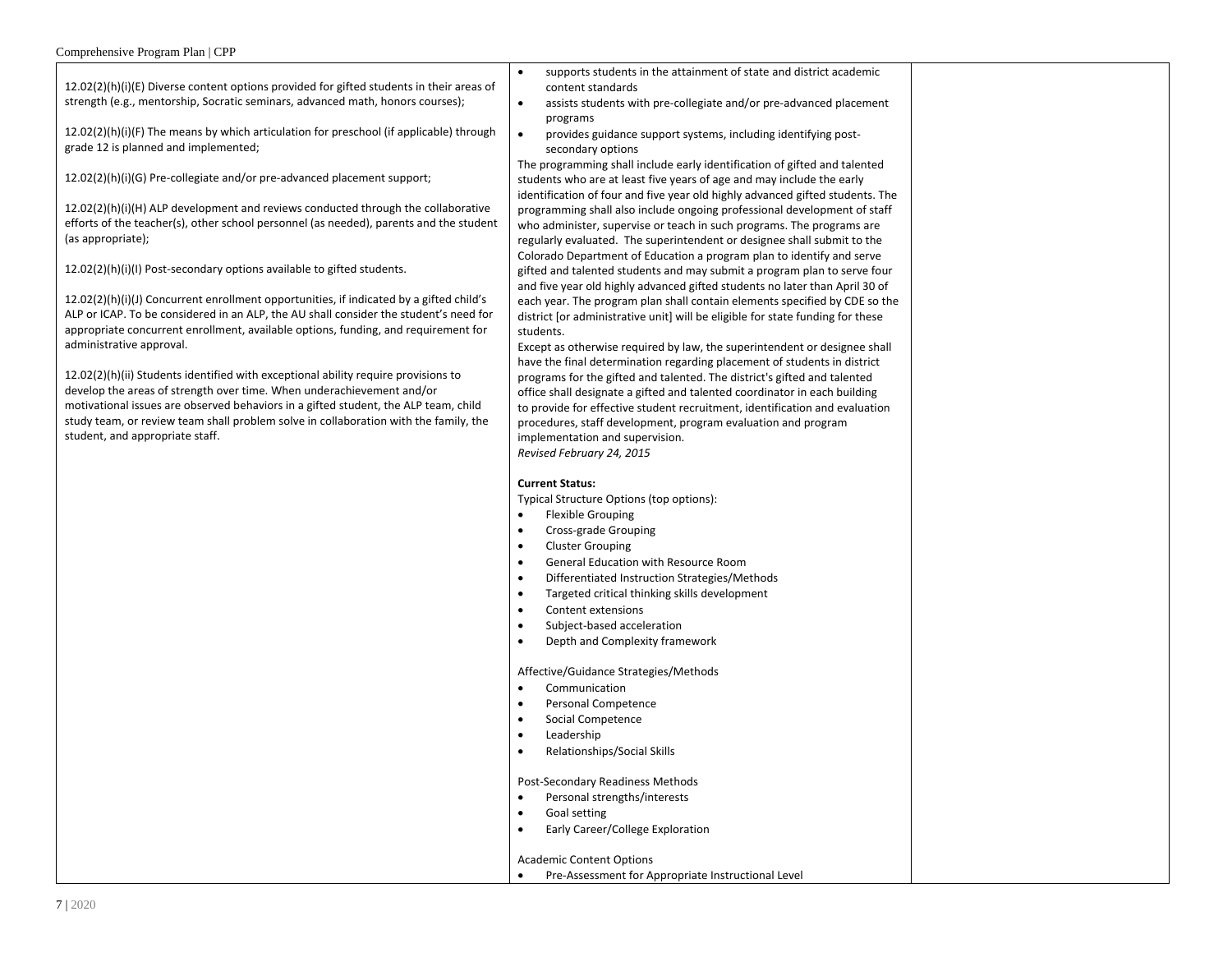| <b>Assessment Alternatives</b><br>$\bullet$                                          |  |
|--------------------------------------------------------------------------------------|--|
| Acceleration and Monitoring (Iowa Acceleration Scale for Grade<br>٠                  |  |
| Acceleration)                                                                        |  |
| Advanced/Honors Course<br>$\bullet$                                                  |  |
| Supplemental Curriculum<br>$\bullet$                                                 |  |
| <b>Concurrent Enrollment</b><br>$\bullet$                                            |  |
| <b>Advanced Placement courses</b><br>$\bullet$                                       |  |
| International Baccalaureate<br>$\bullet$                                             |  |
| <b>Community Resources</b><br>$\bullet$                                              |  |
| Mentorships<br>$\bullet$                                                             |  |
| Competitions (i.e. National Academic League, Math Engineering and<br>$\bullet$       |  |
| Science Achievement, Knowledge Bowl, Destination Imagination,                        |  |
| Superintendent's Cross Curricular Writing Award, Junior Great Books,                 |  |
| Colorado State Spelling Bee, STEM Fair)                                              |  |
| <b>Creativity Content Options</b>                                                    |  |
| Competitions (i.e. National Academic League, Math Engineering and<br>$\bullet$       |  |
| Science Achievement, Knowledge Bowl, Destination Imagination,                        |  |
| Superintendent's Cross Curricular Writing Award, Junior Great Books,                 |  |
| STEM Fair)                                                                           |  |
| Problem Solving Skill Development<br>$\bullet$                                       |  |
| <b>Community Resources</b><br>$\bullet$                                              |  |
|                                                                                      |  |
| Leadership Content Options                                                           |  |
| Student Council Leadership<br>$\bullet$                                              |  |
| Service Learning<br>$\bullet$                                                        |  |
| Leadership Camps/Conferences<br>٠                                                    |  |
| National Junior Honor Society<br>$\bullet$                                           |  |
| <b>National Honor Society</b><br>$\bullet$                                           |  |
|                                                                                      |  |
| <b>Arts Content Options</b>                                                          |  |
| Select band, choir, and orchestra ensembles<br>$\bullet$                             |  |
| State honor ensembles<br>٠                                                           |  |
| Competitions (i.e. honor ensembles, district art shows, Colorado<br>$\bullet$        |  |
| Association of School Boards art competition)                                        |  |
| Direct instruction in Domain Skill Development<br>$\bullet$                          |  |
| Integrated Arts with Core Academic Standards<br>$\bullet$                            |  |
| Community performances<br>$\bullet$                                                  |  |
| Tri-M Music Honor Society<br>$\bullet$                                               |  |
| <b>General Cognition Content Options</b>                                             |  |
| Extended Learning Opportunities (i.e. projects, field trips, enrichment<br>$\bullet$ |  |
| opportunities)                                                                       |  |
| Application of Critical Thinking to Academic Content Tasks and<br>$\bullet$          |  |
| Assignments                                                                          |  |
| Exploration of Interests, Promoting Ways to Study, Learn, and Create<br>$\bullet$    |  |
| in an Area of Interest                                                               |  |
| Varied Choices for Product Demonstration or Evidence of Learning<br>$\bullet$        |  |
|                                                                                      |  |
| Depth and Complexity framework training has been offered in the<br>$\bullet$         |  |
| school district since 2018. Beginning Fall, 2020 more access to this                 |  |
| training will be available through self-paced modules that can be used               |  |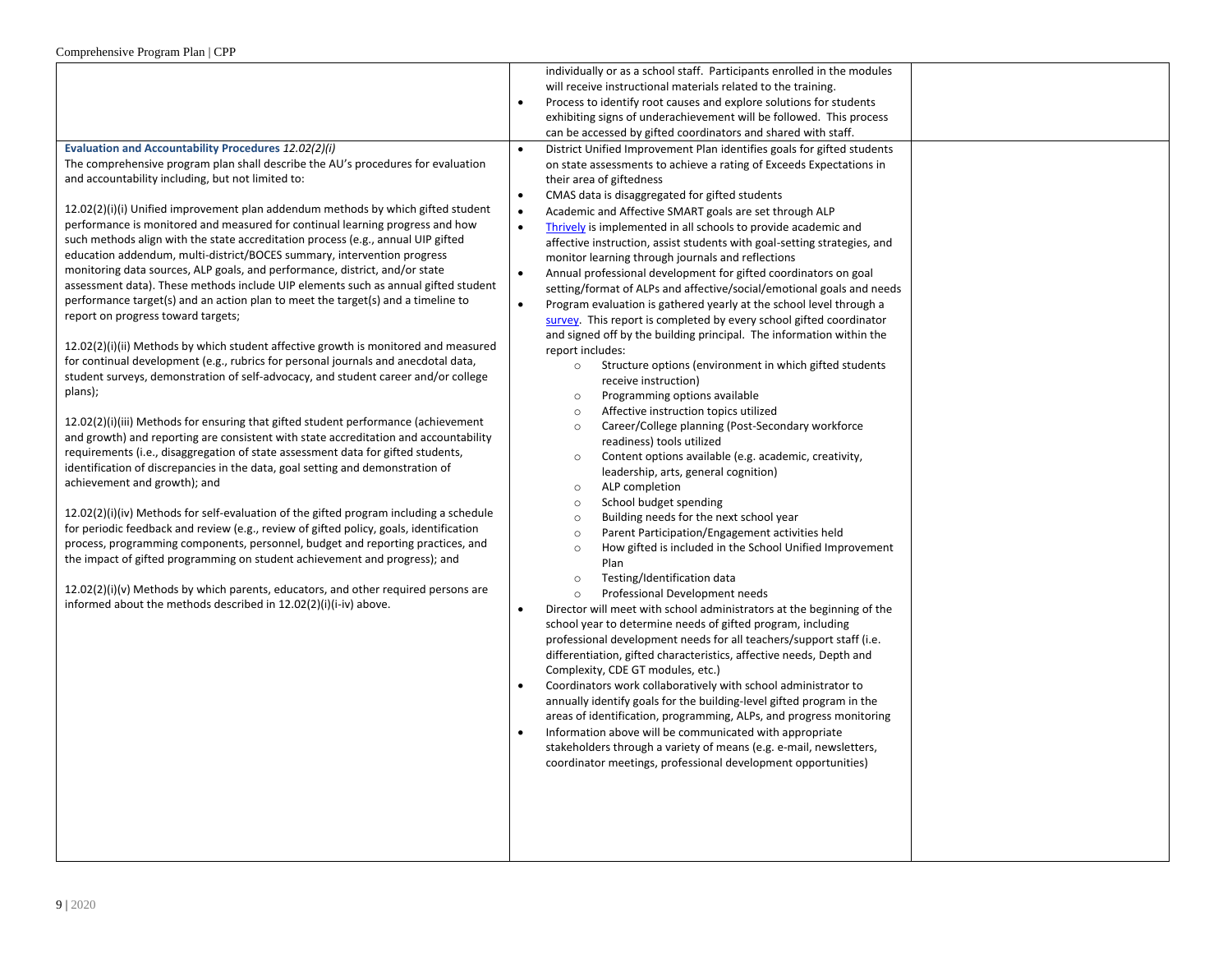| <b>Personnel 12.02(2)(j)</b>                                                                                                                                                       | District Personnel: The AU provides one (1) Gifted and Talented Specialist                                                     |  |
|------------------------------------------------------------------------------------------------------------------------------------------------------------------------------------|--------------------------------------------------------------------------------------------------------------------------------|--|
| $12.02(2)(j)(i)$ The program plan shall describe the personnel who provide instruction,                                                                                            | with the following responsibilities:                                                                                           |  |
| counseling, coordination and other programming for gifted students. Personnel shall                                                                                                | Develops, implements, and monitors district Gifted Education plan<br>$\bullet$                                                 |  |
| be knowledgeable in the characteristics, differentiated instructional methods and                                                                                                  | and goals                                                                                                                      |  |
| competencies in the special education of gifted students. Qualified personnel with                                                                                                 | Attends State and Regional Gifted Director's meetings for updates in                                                           |  |
| endorsement or an advanced degree in gifted education are preferred in specific<br>programs and classrooms consisting of mainly gifted students. Beginning with the                | state policy and compliance requirements                                                                                       |  |
| 2010-2011 school year, every AU shall employ or contract with a person who is                                                                                                      | Collaborates with school and district administration to make relevant<br>$\bullet$                                             |  |
| responsible for:                                                                                                                                                                   | connections between gifted programming and content curricula<br>Schedule and implement monthly GT coordinator meetings to      |  |
|                                                                                                                                                                                    | disseminate information, state directives, collaborate on best                                                                 |  |
| 12.02(2)(j)(i)(A) Management of the program plan;                                                                                                                                  | practices in gifted education, and provide professional                                                                        |  |
|                                                                                                                                                                                    | development/endorsement information. These meetings may be held                                                                |  |
| $12.02(2)(j)(i)(B)$ Professional development activities, the purposes of which are:                                                                                                | in person or through a webinar-style format                                                                                    |  |
|                                                                                                                                                                                    | Conducts and disseminates research on best practices in gifted<br>$\bullet$                                                    |  |
| 12.02(2)(j)(i)(B)(I) To improve and enhance the skills, knowledge and expertise of                                                                                                 | education                                                                                                                      |  |
| teachers and other personnel who provide instruction and other supportive services                                                                                                 | Determines district programming needs through research and<br>$\bullet$                                                        |  |
| to gifted students; and                                                                                                                                                            | stakeholder communication                                                                                                      |  |
| 12.02(2)(j)(i)(B)(II) To increase, to the extent practicable, the number of qualified                                                                                              | Facilities program development and refinement with gifted staff<br>$\bullet$                                                   |  |
| personnel providing instruction to gifted students.                                                                                                                                | Coordinates various gifted education professional development<br>$\bullet$                                                     |  |
|                                                                                                                                                                                    | opportunities for all staff                                                                                                    |  |
| $12.02(2)(j)(ii)$ The AU shall make good faith effort to hire and retain on at least a                                                                                             | Manages gifted education budget<br>$\bullet$<br>Updates gifted education websites, both public and staff intranet<br>$\bullet$ |  |
| halftime basis one qualified person to administer and monitor the implementation of                                                                                                | $\bullet$<br>Presents critical gifted information to staff, administration, and Board                                          |  |
| the AU's gifted program.                                                                                                                                                           | of Education                                                                                                                   |  |
|                                                                                                                                                                                    | Outlines procedures for program fluency and consistency (i.e.<br>$\bullet$                                                     |  |
| 12.02(2)(j)(iii) Administrative units should consider employing sufficient personnel for                                                                                           | assessments, data collection, record keeping) at school and district                                                           |  |
| ALP writing and monitoring, and differentiated instruction for gifted students.                                                                                                    | levels                                                                                                                         |  |
| 12.02(2)(j)(iv) Administrative units should collaborate with universities and colleges                                                                                             | Manages gifted testing schedule, oversees testing procedures, and                                                              |  |
| for the development of qualified personnel.                                                                                                                                        | provides support to schools as needed                                                                                          |  |
|                                                                                                                                                                                    | Advocate for gifted education during district program changes<br>$\bullet$                                                     |  |
| 12.02(2)(j)(v) Personnel responsible for the instruction and learning of gifted students                                                                                           | Monitor the use of gifted funds to ensure appropriate spending<br>$\bullet$                                                    |  |
| in core academic areas must meet the requirements under federal law for highly                                                                                                     | according to ECEA rule                                                                                                         |  |
| qualified teachers.                                                                                                                                                                | School Personnel: Each building principal will designate a Gifted and                                                          |  |
|                                                                                                                                                                                    | Talented Coordinator who:                                                                                                      |  |
| 12.02(2)(j)(vi) Paraprofessionals may serve in supportive roles, but may not be the<br>sole instructional provider, nor may such paraprofessionals be funded using state           | Assists the district Specialist with gifted identification                                                                     |  |
| gifted education funds.                                                                                                                                                            | Initiates and maintains ALPs<br>$\bullet$                                                                                      |  |
|                                                                                                                                                                                    | Attends professional development activities<br>$\bullet$                                                                       |  |
| 12.02(2)(j)(vii) The program plan shall also indicate the content of and means by                                                                                                  | Provides professional development when appropriate to building<br>$\bullet$                                                    |  |
| which the AU supports the acquisition and/or improvement of the knowledge and                                                                                                      | colleagues                                                                                                                     |  |
| competencies of personnel through appropriate professional development relating to                                                                                                 | Coordinates gifted assessments<br>$\bullet$                                                                                    |  |
| the instruction, programming and counseling for gifted students. (e.g., induction and                                                                                              | Collaborates with teachers to meet ALP goals<br>$\bullet$                                                                      |  |
| in-service programs, job-embedded training and coaching, gifted education                                                                                                          | Maintain any records relative to gifted education programming<br>$\bullet$<br>$\bullet$                                        |  |
| workshops or institutes and college coursework). Key topics should include, but need<br>not be limited to, gifted characteristics and myths, differentiated instruction, affective | Ensures that paraprofessionals/support staff are not the sole<br>instructional provider for any GT student                     |  |
| needs, counseling, content instructional options and advanced curricular strategies                                                                                                |                                                                                                                                |  |
| (e.g., higher order thinking strategies).                                                                                                                                          |                                                                                                                                |  |
|                                                                                                                                                                                    |                                                                                                                                |  |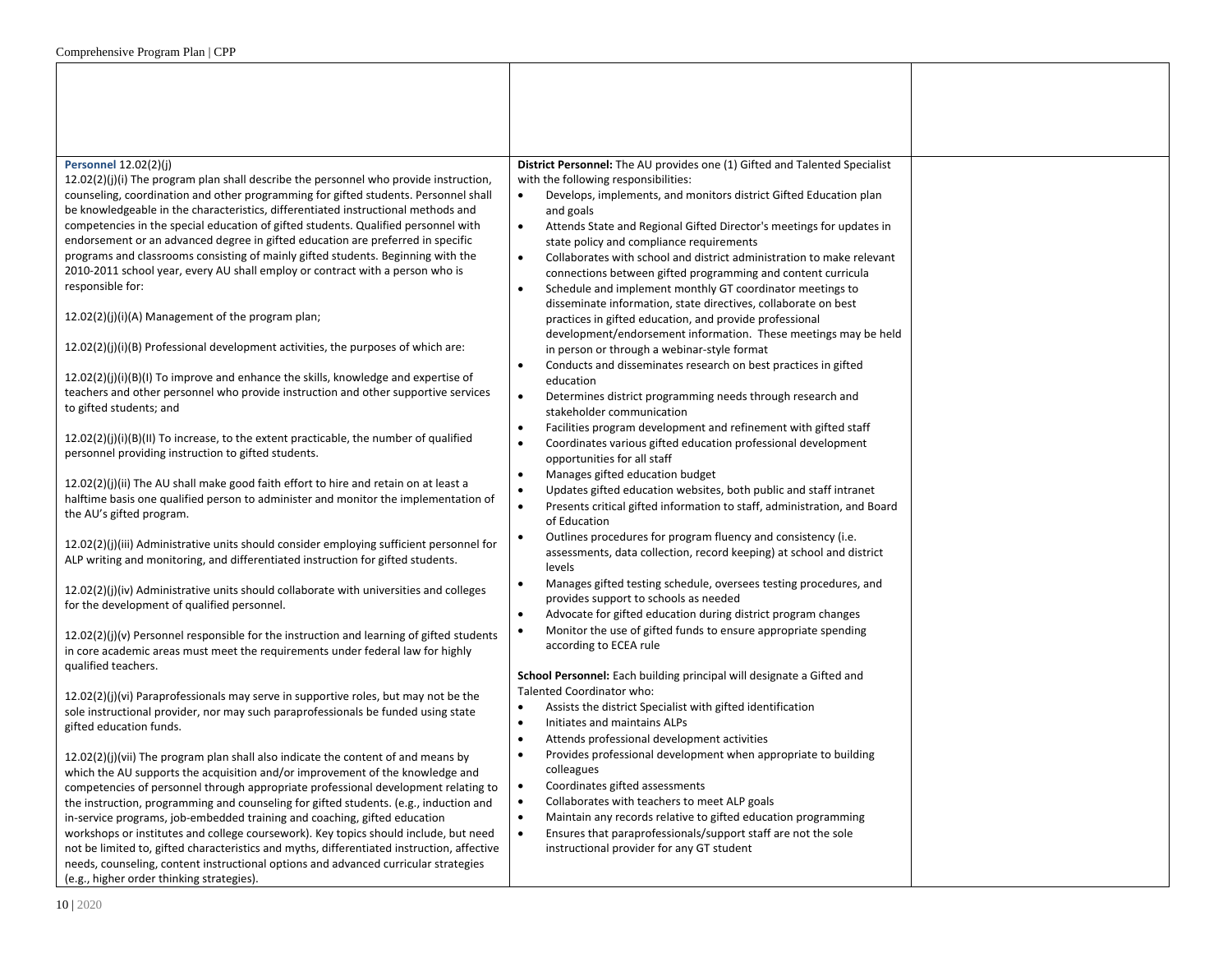|                                                                                              | Classroom Teachers/Support Staff: Classroom teachers and support staff             |  |
|----------------------------------------------------------------------------------------------|------------------------------------------------------------------------------------|--|
|                                                                                              | (i.e. paraprofessionals, counselors) will                                          |  |
|                                                                                              | Participate in the ALP development                                                 |  |
|                                                                                              | Deliver and/or support instruction and assessment based on                         |  |
|                                                                                              | individual goals                                                                   |  |
|                                                                                              | Reports on progress and goal attainment to building GT coordinator<br>$\bullet$    |  |
|                                                                                              |                                                                                    |  |
|                                                                                              | Professional Development: All educational staff are encouraged and                 |  |
|                                                                                              | informed of national, state, regional, and district professional development       |  |
|                                                                                              | opportunities in gifted education, including offerings/programs through            |  |
|                                                                                              | state universities/colleges.                                                       |  |
| Budget 12.02(2)(k)                                                                           | Budget is developed based upon district programming requirements<br>$\bullet$      |  |
| 12.02(2)(k)(i) The AU shall include in the annual plan a budget for gifted education         | and needs                                                                          |  |
| which reflects the collaborative efforts of the AU and cost of implementing the              | State funds are used to provide salaries for one gifted director,<br>$\bullet$     |  |
| program elements and the student goals stated in the annual comprehensive program            | building coordinator stipends, field trip costs, resource materials,               |  |
| plan. The budget shall detail the funding committed by the AU and funding requested          | professional development, supplies within each building, and                       |  |
| from the Department. Funding committed by the AU shall be an amount determined               | advanced programming options (i.e. National Academic League,                       |  |
| by the AU to contribute towards the AU's gifted student education program described          | Destination Imagination)                                                           |  |
| in the AU's program plan. Funds requested from the Department may be used for:               | Gifted funds are distributed to serve the needs of gifted students in<br>$\bullet$ |  |
|                                                                                              | each school based on school's gifted population                                    |  |
| $12.02(2)(k)(i)(A)$ Salaries for appropriately licensed and endorsed personnel primarily     | Annually evaluate effectiveness of programming costs<br>$\bullet$                  |  |
| serving gifted students (e.g., gifted education directors, coordinators, resource            | A spending approval chain is implemented as a system of                            |  |
| teachers, counselors and teachers of gifted classrooms);                                     | accountability for use of gifted funds at both the school and district             |  |
|                                                                                              | levels                                                                             |  |
| $12.02(2)(k)(i)(B)$ Professional development and training relating to gifted education;      | Expended budget is reported anually through the CDE Budget<br>$\bullet$            |  |
| $12.02(2)(k)(i)(C)$ Programming options and school counseling or affective guidance          | Reporting Form, submitted by September 30th.                                       |  |
| specific to gifted students and their ALPs;                                                  |                                                                                    |  |
|                                                                                              |                                                                                    |  |
| $12.02(2)(k)(i)(D)$ Materials used in instructional programming for gifted education;        |                                                                                    |  |
| and                                                                                          |                                                                                    |  |
|                                                                                              |                                                                                    |  |
| $12.02(2)(k)(i)(E)$ Administrative costs (classified or grant fiscal staff), technology, and |                                                                                    |  |
| equipment necessary for the education of gifted students up to ten percent for any           |                                                                                    |  |
| one of these limited expenditures, and, not to collectively exceed twenty percent of         |                                                                                    |  |
| the total amount requested from the Department.                                              |                                                                                    |  |
|                                                                                              |                                                                                    |  |
| 12.02(2)(k)(ii) Administrative units may contract with other AUs to establish and            |                                                                                    |  |
| maintain gifted student programs (e.g., art, music, online coursework, and counseling)       |                                                                                    |  |
| for the education of gifted children, sharing costs of student programing in                 |                                                                                    |  |
| accordance with terms of a contract. This action is optional based upon available AU         |                                                                                    |  |
| resources, and subject to AU discretion. An AU with less than six children who need a        |                                                                                    |  |
| particular program may purchase services from one or more AUs that provide the               |                                                                                    |  |
| appropriate gifted education program for individual or groups of gifted students.            |                                                                                    |  |
| Gifted education personnel in these AUs shall collaborate on the content and                 |                                                                                    |  |
| monitoring of such contracts.                                                                |                                                                                    |  |
| Record Keeping 12.05(1)                                                                      | You may simply check "yes" if you follow these procedures. If you do not,          |  |
| Financial records shall be kept in accordance with generally accepted principles of          | please explain.                                                                    |  |
| governmental accounting. Recommended accounting principles are listed in the                 | ⊠ Yes                                                                              |  |
| Financial Policies and Procedures Handbook.                                                  |                                                                                    |  |
|                                                                                              |                                                                                    |  |
| 12.05(2) Inventory                                                                           |                                                                                    |  |
| An inventory shall be maintained of all equipment for which funding was received.            |                                                                                    |  |
| These records shall be maintained throughout the useful life of the equipment.               |                                                                                    |  |